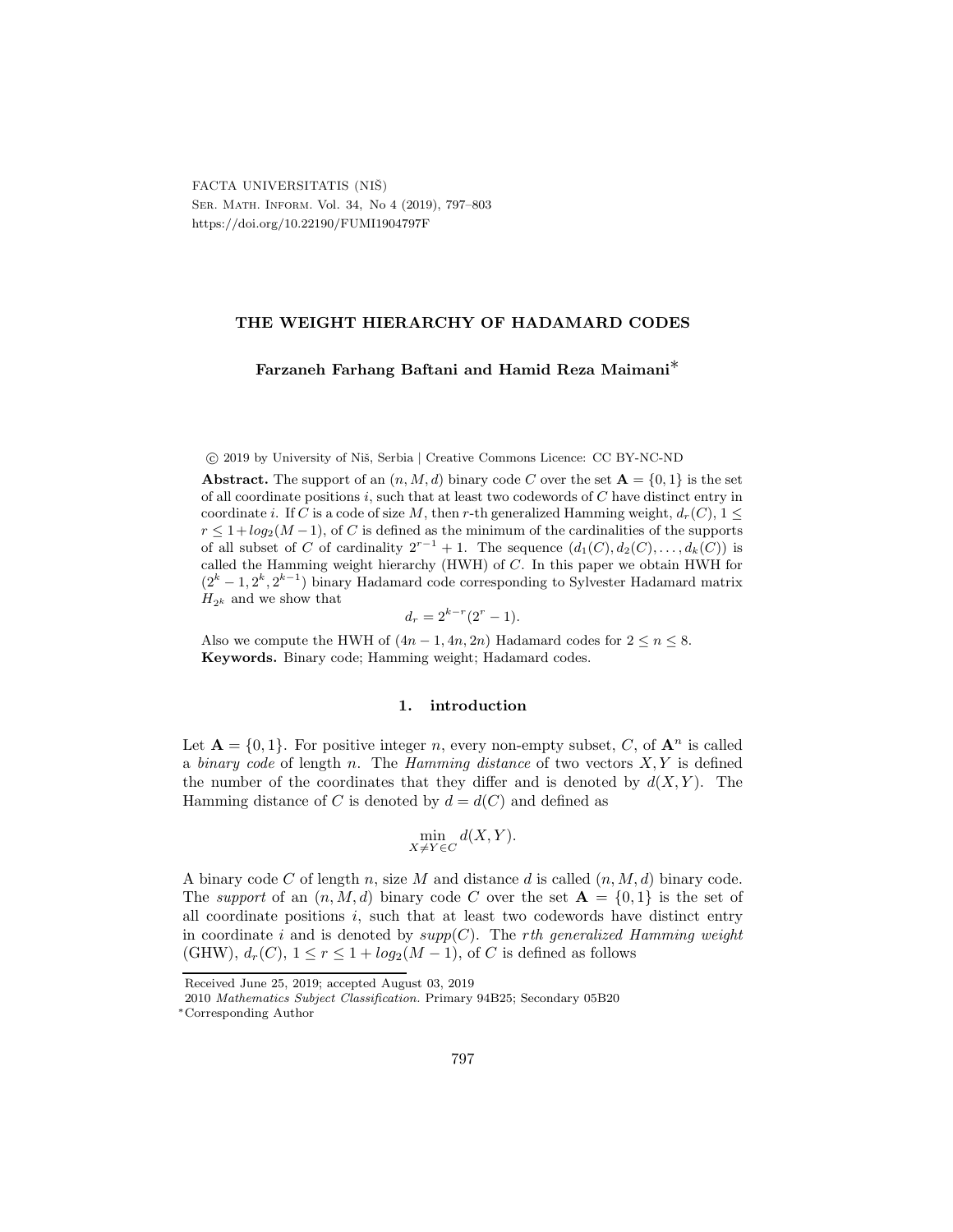798 F. F. Baftani and H. R. Maimani

$$
d_r = d_r(C) = \min\{\|D\| : D \subset C, |D| = 2^{r-1} + 1\},\
$$

where  $||D|| = |supp(D)|$ . The sequence  $(d_1(C), d_2(C), \ldots, d_k(C))$  is called the Hamming weight hierarchy (HWH) of C.

For the first time, the generalized Hamming weights (GHW) were introduced by V. K. Wei in [17] for linear codes. In [17] , the basic properties of GHW are studied and the weight hierarchy for Hamming code, Reed-Solomon codes, binary Reed-Muller code, etc are determined. This concept is a generalization of minimum Hamming weight of a code. It is not difficult to see that  $d_1(C) = d(C)$ . The concept of GHW were extended for various version of codes, such as non-linear code and codes over rings, for example see [2, 3]. Study of this notion was motivated by applications in cryptography. It is a well-known fact that the sequence of generalized Hamming weights is strictly increasing, that is,

$$
d_1(C) < d_2(C) < \dots < d_k(C) = n.
$$

Among non-linear codes, Hadamard codes are the most useful codes in engineering, coding theory and mathematics. First we mention the definition of Hadamard matrices and specific version of Hadamard codes which are not linear. Then we obtain GHW for these codes.

A square matrix H of order n with elements in  $\{1, -1\}$  is called a Hadamard *matrix* when  $HH^t = I_n$ , in which  $I_n$  denotes the identity matrix. We will denote by  $H_n$  the Hadamard matrix of order n. For clarifying we bring some examples:

(1.1) 
$$
H_1 = \begin{pmatrix} 1 \end{pmatrix}, H_2 = \begin{pmatrix} 1 & 1 \\ 1 & -1 \end{pmatrix} \begin{pmatrix} 1 & 1 & 1 & 1 \\ 1 & -1 & 1 & -1 \\ 1 & 1 & -1 & -1 \\ 1 & -1 & -1 & 1 \end{pmatrix}
$$

It is known (Paley, 1933) that if Hadamard matrices of order  $n$  exist, then  $n = 1, 2$  or  $n = 4s$ , where s is a positive integer. Note that changing the sign of elements in a row or column can not affect the orthogonality. Hence a Hadamard matrix can always be reduced to the standard form in which the initial row and column contain only  $+1$ .

The Kronecker product or tensor product of matrices A and B is defined as follows

(1.2) 
$$
A \otimes B = \begin{pmatrix} a_{11}B & a_{12}B & \dots & a_{1n}B \\ a_{21}B & a_{22}B & \dots & a_{2n}B \\ \vdots & \vdots & \ddots & \vdots \\ a_{m1}B & a_{m2}B & \dots & a_{mn}B \end{pmatrix}
$$

**Lemma 1.1.** (Sylvester) Let  $H_1$  and  $H_2$  be Hadamard matrices of orders  $h_1$  and  $h_2$ , then the Kronecker product of  $H_1$  and  $H_2$  is an Hadamard matrix of order  $h_1h_2$ .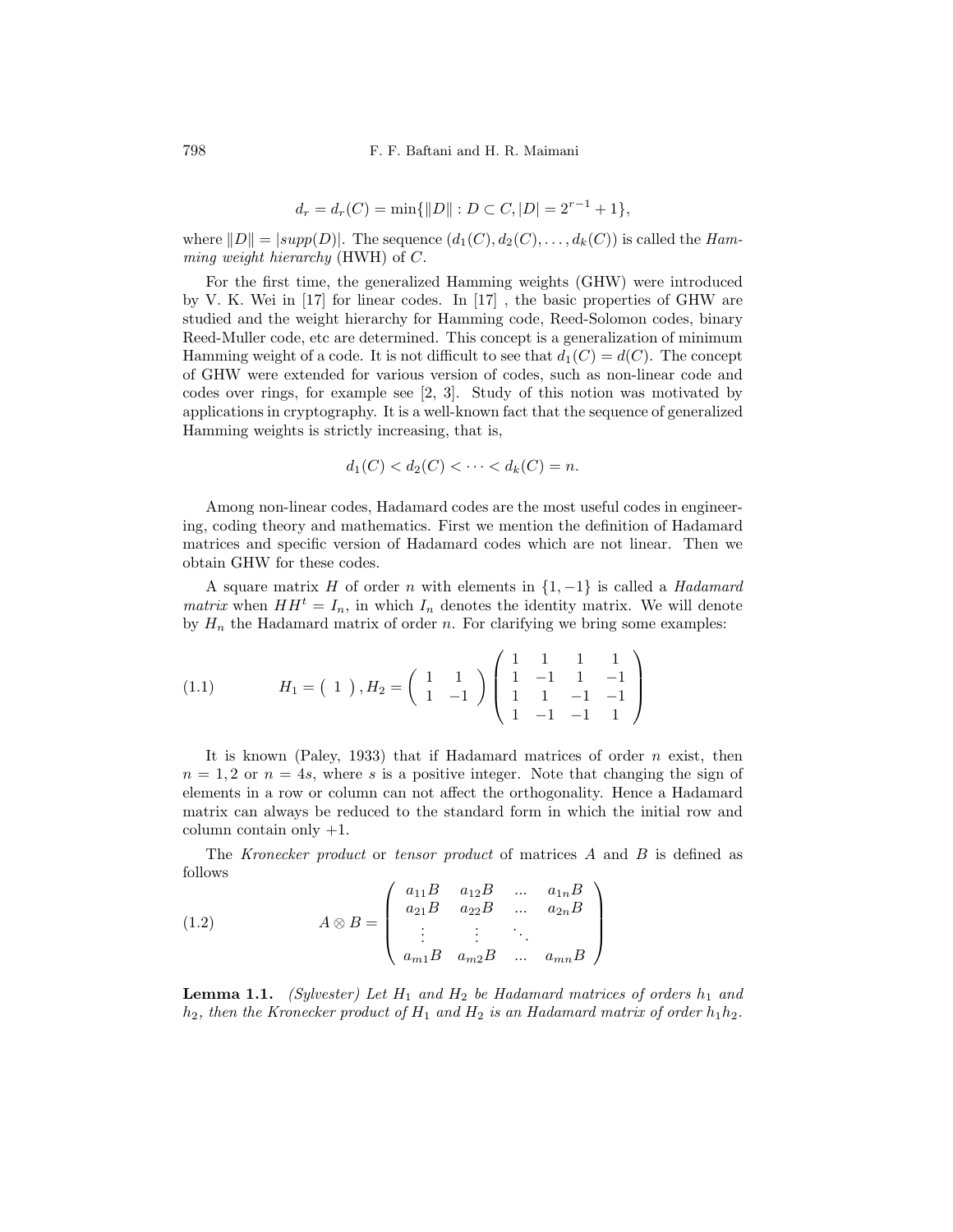**Lemma 1.2.** (Sylvester (1867)) There is an Hadamard matrix of order  $2<sup>t</sup>$  for all non-negative t.

The matrices of order  $2<sup>t</sup>$  constructed using Sylvester's construction are usually referred to as Sylvester-Hadamard matrices. The Sylvester-Hadamard matrices are associated with discrete orthogonal functions called Walsh functions [15].

A  $(v, k, \lambda)$  design, is a pair  $(\mathcal{P}, \mathcal{B})$  where  $\mathcal P$  is a set of v elements, called points and  $\beta$  is a collection of distinct subsets of P of size k, called blocks, such that every pair is contained in precisely  $\lambda$  blocks. The number of blocks in  $\beta$  is denoted by b and Fisher's inequality state that  $b > v$ . If  $b = v$ , the  $(v, k, \lambda)$  design is called symmetric. Symmetric designs have interesting properties. One of them is that every two distinct blocks intersect in exactly  $\lambda$  points. Another properties is that every point appears in exactly k blocks. For a  $(v, k, \lambda)$  design  $D = (\mathcal{P}, \mathcal{B})$ , consider  $\overline{\mathcal{B}} = {\mathcal{P} \setminus B : B \in \mathcal{B}}.$  It is not difficult to see that  $\overline{D} = (\mathcal{P}, \overline{\mathcal{B}})$  is a  $(v, v-n, v-2k+\lambda)$ design. Let  $\mathcal{P} = \{x_1, x_2, \ldots, x_v\}$  and  $\mathcal{B} = \{B, B_2, \cdots, B_v\}$ . The *Incidence matrix* of a  $(v, k, \lambda)$  design,  $(\mathcal{P}, \mathcal{B})$ , is the  $v \times b$  matrix M whose entries  $m_{ij}$  are defined as  $m_{ij} = 1$  if  $x_i \in B_j$  and  $m_{ij} = 0$  if  $x_i \notin B_j$ . In the next section we compute the weight hierarchy of some families of code arising from Hadamard matrix by properties of symmetric designs.

# 2. Main Result

We firstly recall Levenshtein's method [13] for constructing optimal error correcting codes from suitable Hadamard matrices. Starting from a normalized (i.e. the first row and column formed all of 1's) Hadamard matrix H of order 4n, some codes (which are termed Hadamard codes) may be constructed (see [14], for instance). More concretely, consider the matrix  $A_{4n}$  related to  $H_{4n}$ , which consists in replacing the  $+1$ 's by 0's and the  $-1$ 's by 1's. Since the rows of  $H_{4n}$  are orthogonal, any two rows of  $A_{4n}$  agree in 2n places and differ in 2n places and so have Hamming distance 2n apart. In these circumstances, one may construct an  $(4n - 1, 4n, 2n)$ code,  $C_{4n}$ , consisting of the rows of  $A_{4n}$  with the first column deleted. This code called Hadamard code. Also if we deleted the first row and column of  $A_{4n}$ , then the remaining matrix is the incidence matrix of a  $(4n-1, 2n, n-1)$  symmetric design, which called *Hadamard design*. For further information about Hadamard matrices and Hadamard design reader can see [1].

**Theorem 2.1.** Suppose that  $H_n$  is a Hadamard matrix and  $C_n$  is the Hadamard code corresponding to  $H_n$ . Then  $d_2(C_n) = \frac{3n}{4}$ .

*Proof.* Since  $d_2(C_n) = min{\{\Vert D \Vert; D \subseteq C_n, |D| = 3\}}$ , therefore there are the rows  $r_1, r_2, r_3$  in  $A_n$  such that  $||r_1, r_2, r_3|| = d_2(C_n)$ . Let  $D = \{\{r_1, r_2, r_3\}\}\.$  Hence the elements of D may have the following cases: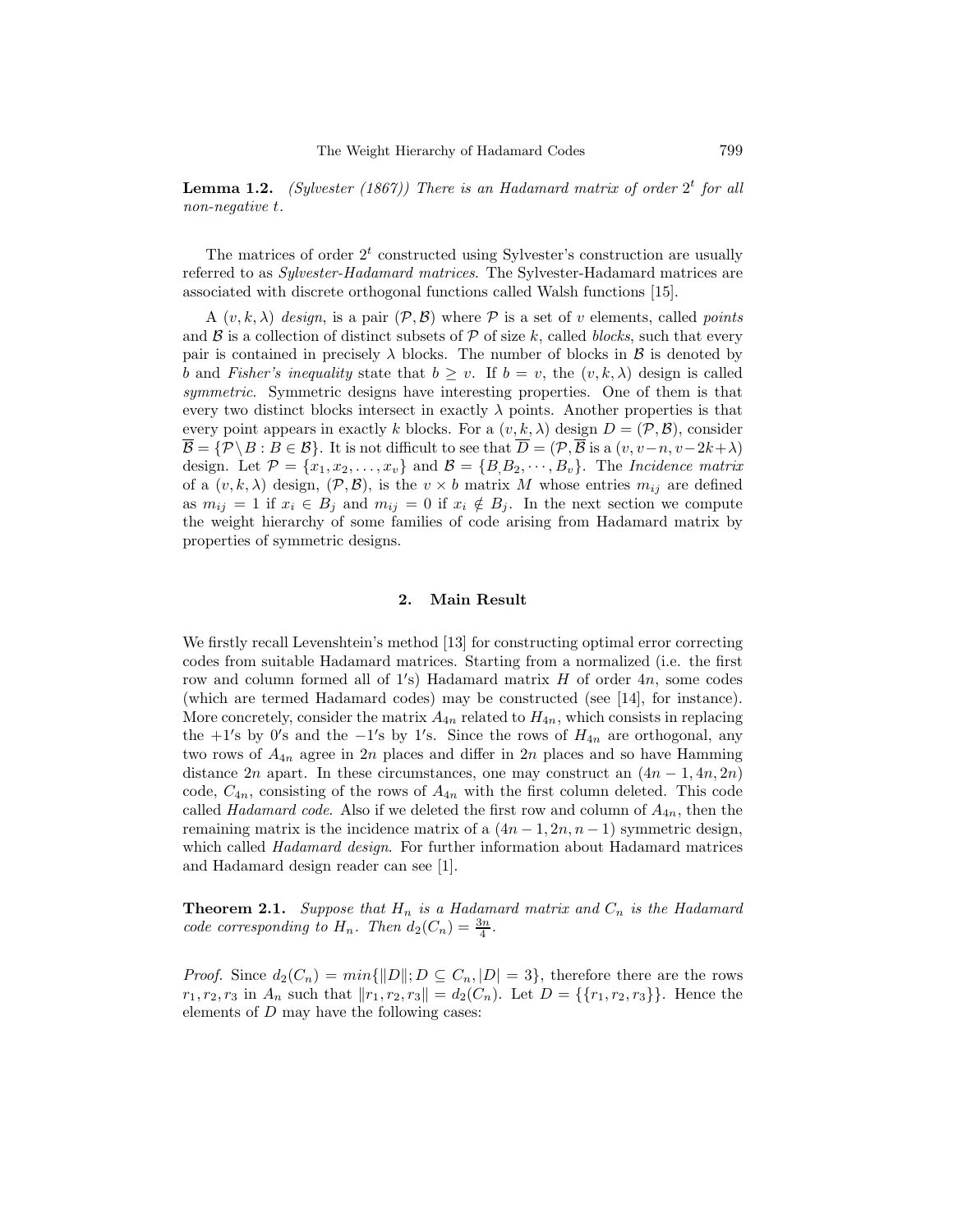

Note that 1 denotes the  $m-$  tuple vector of 1, in which  $m \leq n$ .

Using the orthogonality of the distinct rows and  $H_n H_n^t = I_n$ , we have the following equations:

$$
a+b+c+d = n-1, a+b-c-d = -1, a-b+c-d = -1, a-b-c+d = -1.
$$

The solution of this system of equations is  $b = c = d = \frac{n}{4}$ . So, we have

$$
||D)|| = b + c + d = \frac{3n}{4}.
$$

## $\Box$

**Theorem 2.2.** Suppose that  $H_{2^k}$  is the Sylvester Hadamard matrix. If  $C_{2^k}$  is the Hadamard code of order  $2^k$  corresponding to  $H_{2^k}$ , then

$$
d_r(C_{2^k}) = 2^{k-r}(2^r - 1).
$$

*Proof.* Let  $C_{2^k}$  be the code associated with the Sylvester Hadamard matrix  $H_{2^k}$ . The proof is by induction on k. It is true for  $k = 1$ . Suppose that the relation is true for k. In the other words, suppose that the weight hierarchy of  $C_{2^k}$  is  $d_r = 2^{k-r}(2^r - 1)$ . We know that

$$
d_r = min\{\|D\|; D \subset C_{2^k}, |D| = 2^{r-1} + 1\}.
$$

Therefore there are  $2^{r-1} + 1$  rows in  $C_{2^k}$ , say them  $h_1, h_2, ..., h_{2^{r-1}+1}$ , such that

$$
supp(h_1, h_2, ..., h_{2^{r-1}+1}) = 2^{k-r}(2^r - 1).
$$

We know that

$$
H_{2^{k+1}} = \begin{pmatrix} H_{2^k} & H_{2^k} \\ H_{2^k} & -H_{2^k} \end{pmatrix}
$$

Now by using the construction of  $H_{2^{k+1}}$ , the support of  $h_1, h_2, ..., h_{2^{r-1}+1}$  in  $C_{2^{k+1}}$  is equal to  $2 \cdot 2^{k-r} (2^r - 1)$ .

Two Hadamard matrices are called equivalent if one is obtained from the other by a sequence of permutations and negations of rows and columns. The equivalent classes of Hadamard matrices of small orders have been determined by several authors. It is well known that order up to 12, there is a unique Hadamard matrix. For orders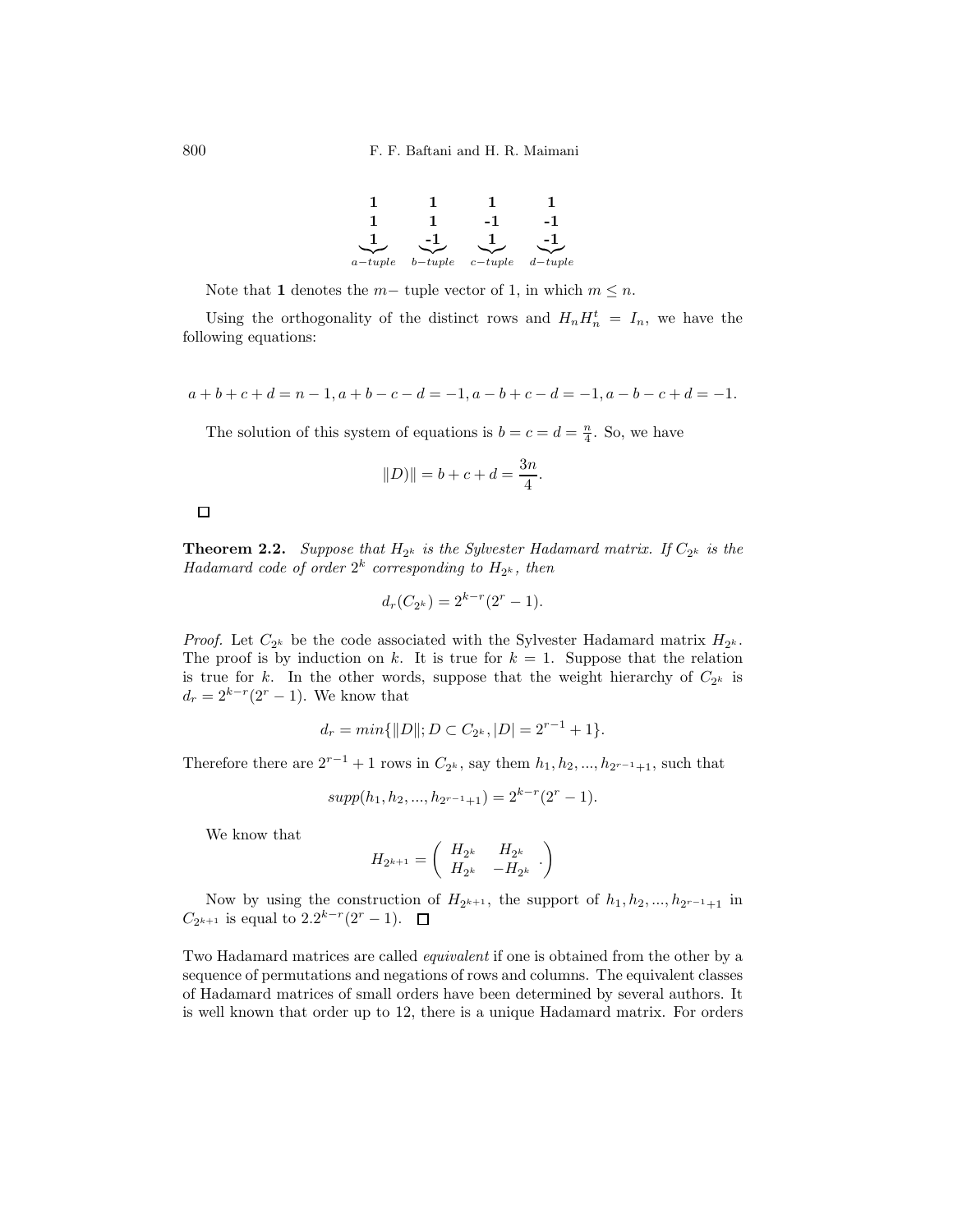16, 20, 24, 28 and 32 there are 5, 3, 60, 487 and 3710027 inequivalent Hadamard matrices, respectively [4, 5, 6, 7, 8, 9, 10, 11, 12, 16].

It is obvious that, if H and  $H'$  are two equivalent Hadamard matrices of order  $4n$ and C and C' are two  $(4n-1, 4n, 2n)$  nonlinear codes correspondence to H and *H'*, with  $r-th$  generalized Hamming weight  $d_r$  and  $d'_r$ , respectively, then  $d_r = d'_r$ . In the following theorem, we prove that if  $C_n$  is a code from  $H_n$ , then  $d_r(C_n)$  is independent of choice of  $H_n$  for  $8 \le n \le 32$ .

**Theorem 2.3.** Let  $C_{4n}$  be a  $(4n-1, 4n, 2n)$  Hadamard code. If  $k = 1 + [log_2(4n-1, 4n, 2n)]$ 1)], then  $d_k = 4n - 1$  and  $d_{k-1} = 4n - 2$ .

*Proof.* Let  $D_{4n}$  be the  $(4n-1, 2n-1, n-1)$  Hadamard design, corresponding to  $C_{4n}$ . If  $d_k \leq 4n-2$ , then there exist a coordinate, i, such that all code words are equal to 1 or all code words are equal to 0 in position  $i$ . Hence there exists an element of  $x \in \mathcal{P}$  such that x belong to every blocks of  $D_{4n}$  (or  $\overline{D_{4n}}$ ), which is impossible. Hence  $d_k = 4n - 1$ . If  $d_{k-1} \leq 4n - 3$ , then there are a subset D Of  $C_{4n}$  of size  $2^{k-2}+1$  and two coordinates  $j_1$  and  $j_2$ , such that all code word of D are agree in these coordinates. If  $j_1 = j_2 = 1$ , then every code word of D indicated a block of  $D_{4n}$ , and hence there exists a pair, which appear in |D| blocks, which is impossible. If  $j_1 = j_2 = 0$ , then there exists a pair, which appear in at least  $|D| - 1$ blocks of  $\overline{D_{4n}}$ , which is impossible. If  $j_1 = 1$  and  $j_2 = 0$ , then there exists a pair  $\{x, y\}$  such that there are at least  $|D|$  blocks  $B_1, B_2, \dots, B_{|D|}$  of  $D_{4n}$ , which  $x \in B_i$ and  $y \notin B_i$  for  $1 \leq i \leq |D|$ . But the number of blocks, B, such that  $x \in B$  and  $y \notin B$  is equal to n and we get a contradiction. Hence  $d_{k-1} = 4n - 2$ .  $\Box$ 

**Theorem 2.4.** Suppose that  $n = 4k$  and  $2 \le k \le 8$ . If  $C_{4n}$  and  $C'_{4n}$  are two  $(4n-1, 4n, 2n)$  binary Hadamard codes, corresponding to two Hadamard matrices  $H_{4n}$  and  $H'_{4n}$ , respectively, then  $d_r(C_{4n}) = d_r(C'_{4n})$ .

*Proof.* For  $n \in \{2,3\}$ , the result is obvious, since  $H_8$  and  $H_{12}$  are unique. Suppose that  $C_{16}$  is the (15, 16, 8) binary Hadamard, constructed by a Hadamard matrix of order 16. By Theorem 2.2,  $d_2(C_{16}) = 12$ . Since generalized Hamming weights is strictly increasing, then  $d_3(C_{16}) = 13, d_4(C_{16}) = 14, d_5(C_{16}) = 15$ . Now consider the code  $C_{20}$  constructed from  $H_{20}$ . The code  $C_{20}$  is a  $(19, 20, 10)$  binary code. Theorem 2.2 implies that  $d_2(C_{20}) = 15$  and by Theorem 2.3 we have  $d_4(C_{20}) = 18$ and  $d_5(C_{20}) = 19$ . If  $d_3(C_{20}) = 16$ , then there are 5 code words, which agree in 3 coordinates. But all 3 inequivalent Hadamard matrices have not this property. The same argument works for other cases.  $\square$ 

In the following table we give the generalized Hamming weights of Hadamard matrices of order up to 32.

### Acknowledgments

The authors would like to thank the referee for his/her helpful remarks which have contributed to improve the presentation of the article.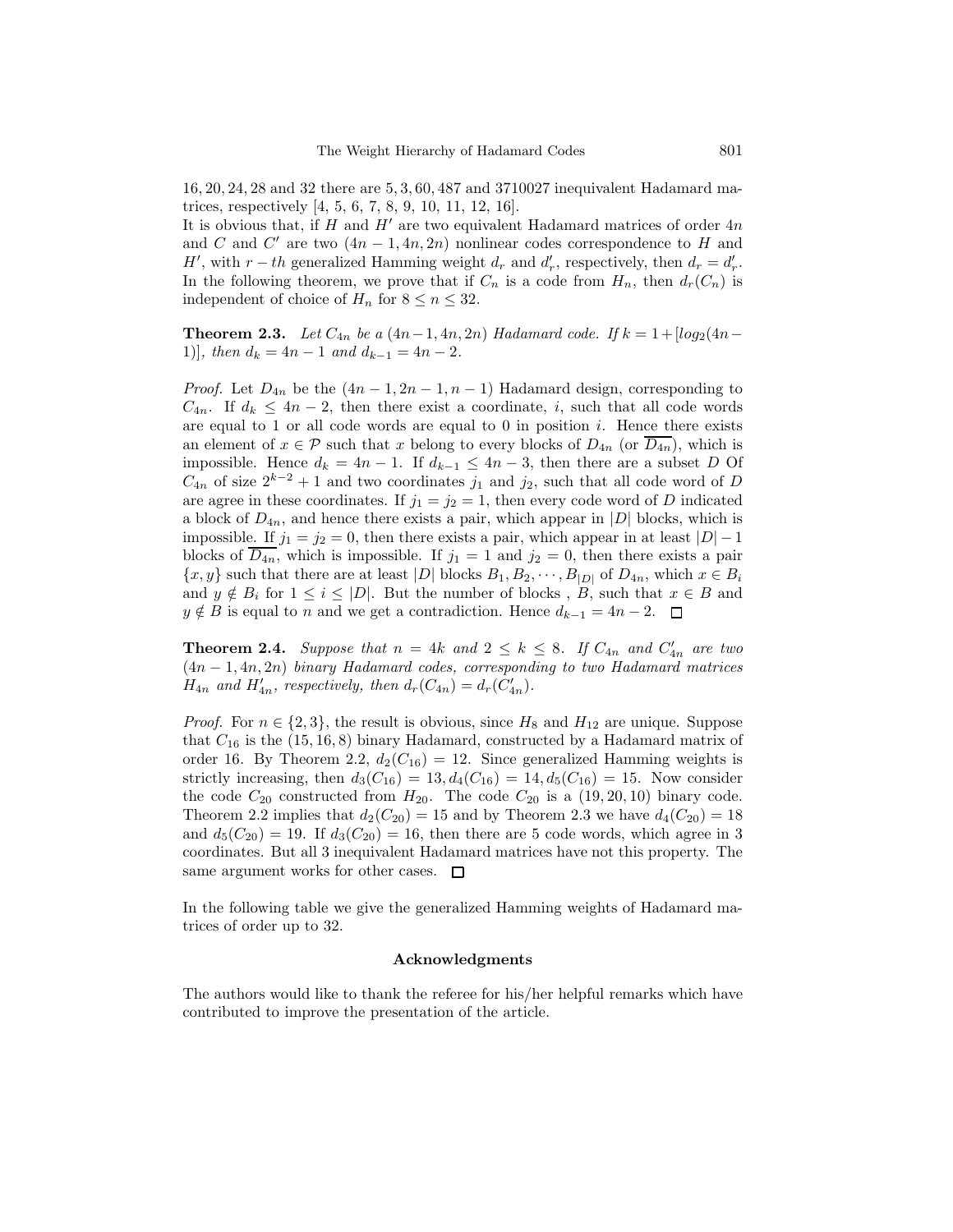| Hadamard Matrix | Code         | Design            | $d_1$ | $d_2$ | $d_3$ | $d_4$ | $d_5$ |
|-----------------|--------------|-------------------|-------|-------|-------|-------|-------|
| $H_8$           | (7, 8, 4)    | (7, 3, 1)         | 4     | 6     |       |       |       |
| $H_{12}$        | 11, 12, 6)   | (11, 5, 2)        | 6     | 9     | 10    | 11    |       |
| $H_{16}$        | (15, 16, 8)  | (15, 7, 3)        | 8     | 12    | 13    | 14    | 15    |
| $H_{20}$        | [19, 20, 10] | (19, 9, 4)        | 10    | 15    |       | 18    | 19    |
| $H_{24}$        | (23, 24, 12) | (23, 11, 5)       | 12    | 18    | 21    | 22    | 23    |
| $H_{28}$        | (27, 28, 14) | (27, 13, 6)       | 14    | 21    | 25    | 26    | 27    |
| $H_{32}$        | (31,32,16)   | (31, 1)<br>15, 7) | 16    | 24    | 28    | 30    | 31    |

#### **REFERENCES**

- 1. R. Craigen and H. Kharaghani, Hadamard matrices and Hadamard designs, in: Handbook of Combinatorial Designs ( C.J. Colbourn and J.H. Dinitz, eds.) Seconed edition, pp. 273–280, Chapman Hall/CRC Press, Boca raton, FL, (2007).
- 2. S. T. Dougherty and S. Han, Higher Weights and Generalized MDS Codes, Korean Math. Soc. 6(2010), 1167-1182.
- 3. S.T. Dougherty, S. Han and H. Liu, Higher weights for codes over Rings, Appl. Algebra Engrg. Comm. Comput. 22(2011), 113-135.
- 4. M. Hall Jr., Hadamard matrices of order 16, J.P.L. Research Summery 36-10, 1(1961), 21-26.
- 5. M. Hall Jr., Hadamard matrices of order 20, J.P.L. Tecnical Report, (1965), 32-761.
- 6. K.J. Horadam, Hadamard matrices and their applications, Princeton University Press, Princeton, NJ, (2007).
- 7. N. ITO, J. S, Leon and J.Q. Langyear, Classification of 3-(24,12,5) designs and 24 dimensional hadamard matrices, J. Combin. Theory Ser A. 27(1979), 289-306.
- 8. H. Kharaghani, B. Tayfeh-Rezaie, Hadamard matrices of order 32, J. Combin. Des., 21(2013), 212-221.
- 9. H. Kimura, Classification of Hadamard matrices of order 28 with Hall sets, Discrete Math., 128(1994), 257-268.
- 10. H. Kimura, Classification of Hadamard matrices of order 28 , Discrete Math., 133(1994), 171-180.
- 11. H. Kimura, New Hadamard matrices of order 24, Graphs, Combin., 5(1989), 236-242.
- 12. H. Kimura and H. Ohmori, Construction of Hadamard matrices of order 28 , Graphs, Combin., 2(1986), 247-257.
- 13. V.I. Levenshtein, Application of the Hadamard matrices to a problem in coding, Problems of Cybernetics, 5(1964), 166-184.
- 14. F.J. MacWilliams and N.J.A. Sloane, The theory of error-correcting codes, North Holland, New York, (1977).
- 15. J. Seberry and M. Yamada, Hadamard matrices, sequences and block designs in: Contemporary Design Theory: A collection of surveys (J. H. Dinitz and D.R. Stinson, eds.) 431-560, John Wiely and Sons, Inc. New York, (1992).
- 16. E. Spence, Classification of Hadamard matrices of order 24 and 28 , Discrete Math., 140(1995), 185-243.